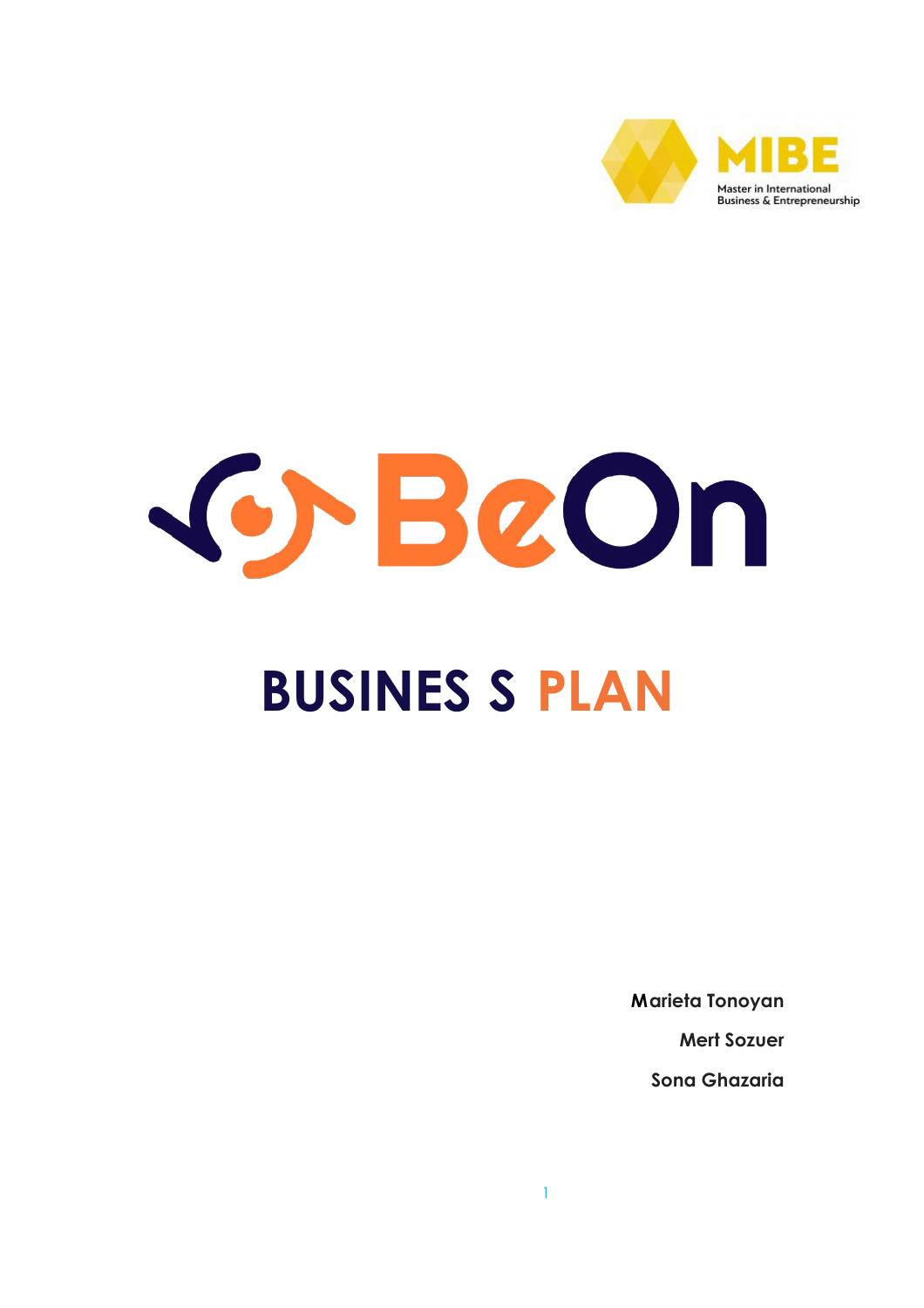## SOMMARIO

| $\mathcal{S}_{-}$ |  |
|-------------------|--|
|                   |  |
|                   |  |
|                   |  |
| 3.                |  |
|                   |  |
|                   |  |
|                   |  |
| 4.                |  |
| 5.                |  |
| 6.                |  |
| 7.                |  |
| 8.                |  |
| 9.                |  |
|                   |  |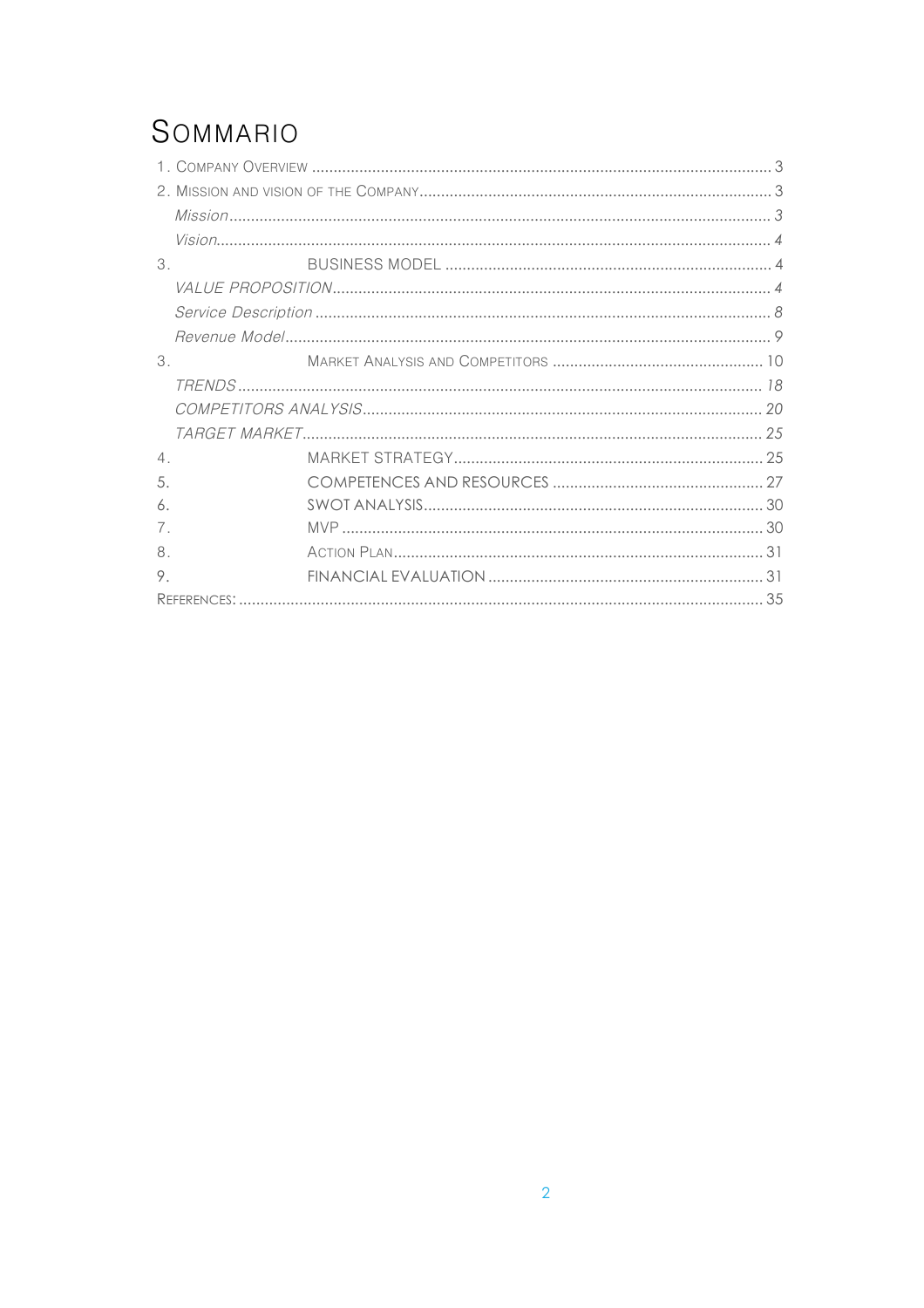### 1. COMPANY OVERVIEW

BeOn was founded in 2019, it is a startup based on the collaboration with the department of biotechnology of the University of Pavia and a private entrepreneur.

The idea behind Univenture, since now, has always been developed by engineers and technicians; this has allowed BeOn to have a quite ready and trained technology but no insight on the commercial opportunity. That is the reason that has incentivized the company to take part in Univenture as it allowed the parts to go deeper into the business sphere and understand the market of the product.

 The main idea of this innovative startup is to create a system that will monitor and assist the elderly and the disabled using modern technologies such as Artificial Intelligence and the Internet of Things. However, this is a wide range of people and therefore BeOn decided to focus on 2 main subcategories: elderly population and students hosted in colleges.

#### 2 MISSION AND VISION OF THE COMPANY

#### MISSION

Our goal is to improve remote assistance and reduce personnel costs consequently thus the whole system is designed to work autonomously and distribute data on the cloud. Furthermore, our system is designed to be the least invasive possible guaranteeing a possibly more autonomous and independent life.

 Therefore, the mission of our company is to help frail people. BeOn wants to improve the lives of people with disabilities and students with special needs by facilitating the process of providing long term care.